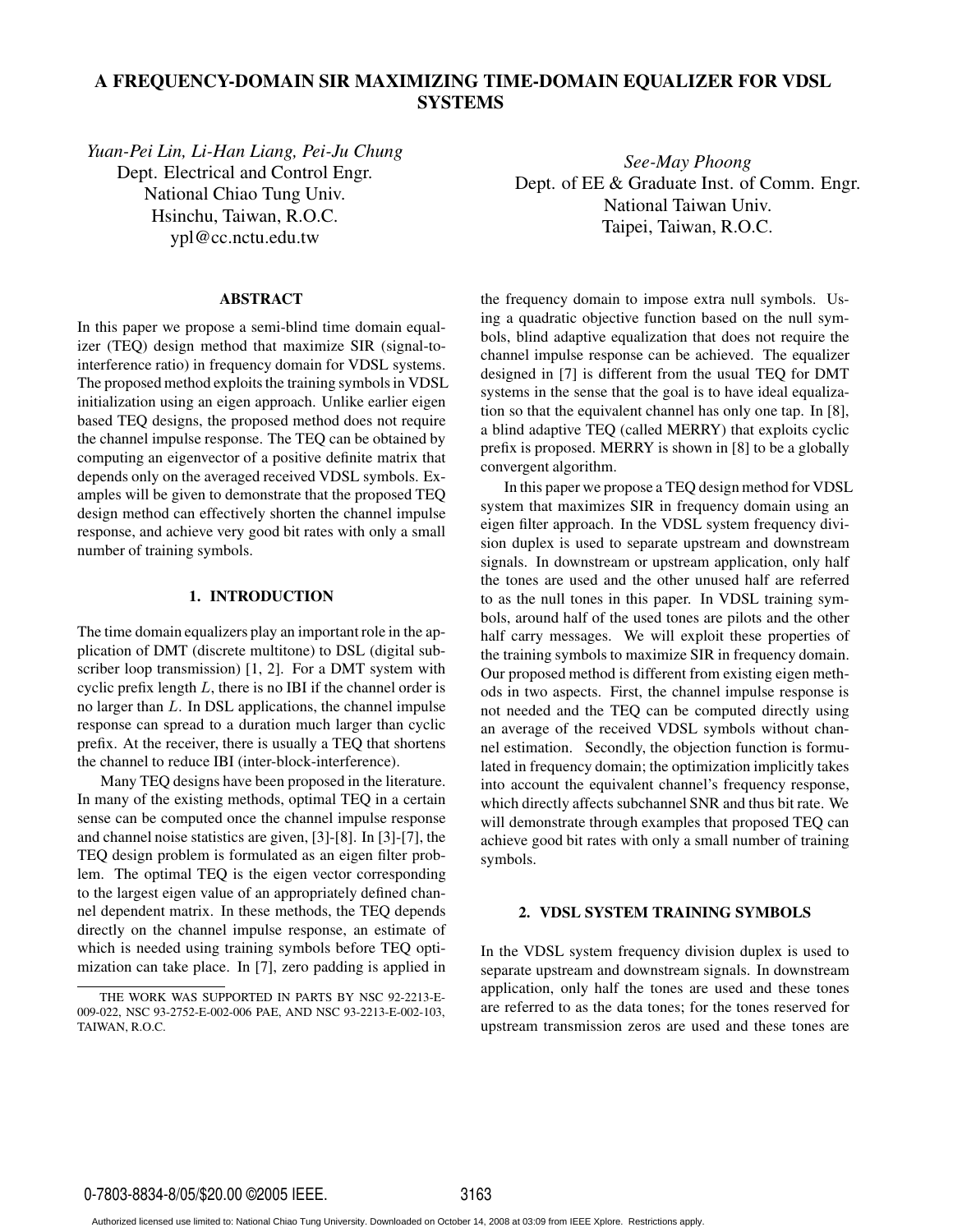called the null tones. Similarly, in upstream application, the tones used for transmission are the data tones and the downstream tones are the null tones. In an VDSL training symbol, about half of the data tones are set aside for pilots (even tones and tones that are multiples of 10 plus 9) and the others used for transmitting messages. Constellation of 4-QAM are used for all data tones. The QAM symbols on pilots tones are determined in a pseudo random manner but they are the same for all training symbols. The QAM symbols on message tones vary with training symbols. Therefore, the n-th input vector of the IDFT matrix on the transmitter side is of the form  $(\mathbf{s}_p^T \quad \mathbf{s}_m(n)^T \quad \mathbf{0})^T$  after proper permutation (as the actual pilot tone indices and message tone indices are interleaved), where  $s_p$  is a constant vector consisting of QAM symbols on pilot tones and  $\mathbf{s}_m(n)$  is a time dependent vector consisting of QAM symbols on message tones.

When the channel order is smaller than the length of the cyclic prefix  $L$ , we know there is no IBI after removing guard samples (prefix removal). In the absence of channel noise, the outputs of the DFT matrix at the receiving end are the scaled versions of the transmitter inputs. The scalars are the M-point DFT of the channel impulse response. In this case, the null tones will be nothing but channel noise. However, if the channel order is larger than the length of cyclic prefix, there will be IBI even after removing guard samples. The outputs of the null tones now have channel noise plus interference from the data tones of the previous block due to IBI (assuming channel order is smaller than  $N = M + L$ ). Our proposed method will exploit the fact that the symbols sent on pilot tones and the null tones are fixed in each VDSL training symbol to formulate a quadratic objective function of signal to interference ratio in the frequency domain for TEQ optimization.

## **3. OBJECTION FUNCTION: SIGNAL TO INTERFERENCE RATIO**

In this section, we derive the objective function to be used in the proposed TEQ design method. Fig. 1(a) shows the block diagram of a DMT transceiver. Using matrix representation for cyclic prefix insertion and prefix removal, Fig. 1(a) can be redrawn as Fig. 1(b), where the matrices  $\mathbf{F}_0$ and  $\mathbf{F}_1$  are respectively of dimensions  $N \times M$  and  $M \times N$ ,

$$
\mathbf{F}_0 = \begin{pmatrix} \mathbf{I}_L \\ \mathbf{0} & \mathbf{I}_M \end{pmatrix}, \mathbf{F}_1 = \begin{pmatrix} \mathbf{0} & \mathbf{I}_M \end{pmatrix}.
$$

In Fig. 1(b), we have lumped the channel  $c(n)$  and the equalizer  $t(n)$  together as  $h(n) = c(n) * t(n)$ , and  $q(n)$  is the noise after TEQ,  $q(n) = \nu(n) * t(n)$ .

It is known that the  $N \times N$  system from  $y(n)$  to  $x(n)$ is an LTI system [9]. Assume the length of  $h(n)$  is  $N =$ 

 $M + L$ . The transfer matrix  $H(z)$  is pseudo-circulant with the first column given by [9]

$$
(h(0) \quad h(1) \quad \cdots \quad h(N-1))^{T},
$$

and **H**(z) is of the form  $H_0 + z^{-1}H_1$ . The transceiver in Fig. 1(b) can be redrawn as Fig. 1(c), where  $q(n)$  is the channel noise vector blocked from  $q(n)$ . The vector  $y(n)$ as shown in Fig.  $1(c)$  is

$$
\mathbf{y}(n) = \mathbf{F}_0 \mathbf{W}^\dagger \mathbf{P} \begin{pmatrix} \mathbf{s}_p \\ \mathbf{s}_m(n) \\ \mathbf{0} \end{pmatrix},
$$

where a permutation matrix **P** is included so that the input vector can be conveniently expressed as the pilot vector followed by message vector and null vector.

The vector  $\mathbf{x}(n)$  can be written as

$$
\mathbf{x}(n) = \mathbf{H}_0 \mathbf{y}(n) + \mathbf{H}_1 \mathbf{y}(n-1) + \mathbf{q}(n).
$$
 (1)

Suppose we collect B vectors of  $\mathbf{x}(n)$  and let

$$
\overline{\mathbf{x}} = \frac{1}{B} \sum_{n=1}^{B} \mathbf{x}(n).
$$

Using (1), we have

$$
\overline{\mathbf{x}} = \mathbf{H}_0 \mathbf{F}_0 \mathbf{W}^\dagger \mathbf{P} \begin{pmatrix} \mathbf{s}_p \\ \frac{1}{B} \sum_{n=1}^B \mathbf{s}_m(n) \\ \mathbf{0} \end{pmatrix} + \mathbf{H}_1 \mathbf{F}_0 \mathbf{W}^\dagger \mathbf{P} \begin{pmatrix} \mathbf{s}_p \\ \frac{1}{B} \sum_{n=1}^B \mathbf{s}_m(n-1) \\ \mathbf{0} \end{pmatrix} + \overline{\mathbf{q}}, (2)
$$

where  $\overline{q}$  is the averaged noise vector. Assume, reasonably, that the noise is zero mean that the message is zero mean, then  $\overline{\mathbf{q}} \approx \mathbf{0}$ ,  $\frac{1}{B} \sum_{n=1}^{B} \mathbf{s}_{m}(n) \approx \mathbf{0}$  and we have

$$
\overline{\mathbf{x}} \approx (\mathbf{H}_0 + \mathbf{H}_1) \mathbf{F}_0 \mathbf{W}^\dagger \mathbf{P} \begin{pmatrix} \mathbf{s}_p \\ \mathbf{0} \end{pmatrix}.
$$

The averaged output vector of the DFT matrix, after permutation, is  $\overline{\mathbf{u}} = \mathbf{P}^T \mathbf{W} \mathbf{F}_1 \overline{\mathbf{x}}$ . It is approximately

$$
\overline{\mathbf{u}} \approx \mathbf{P}^T \mathbf{W} \mathbf{F}_1 (\mathbf{H}_0 + \mathbf{H}_1) \mathbf{F}_0 \mathbf{W}^\dagger \mathbf{P} \begin{pmatrix} \mathbf{s}_p \\ \mathbf{0} \end{pmatrix}.
$$

Let us express  $H_0 + H_1$  as  $C_0 + C_1$ , where  $C_0$  depends only on  $h(0), h(1), \cdots, h(L)$  and  $C_1$  depends on the rest of the coefficients. Notice that the product  $P^T \mathbf{W} \mathbf{F}_1 \mathbf{C}_0 \mathbf{F}_0 \mathbf{W} \mathbf{P}$ is a diagonal matrix  $\Lambda$ . When the equivalent channel  $h(n)$ has only  $L + 1$  coefficients, there is no IBI,  $C_1 = 0$  and  $\overline{u}$ becomes

$$
\overline{\mathbf{u}} \approx \Lambda \begin{pmatrix} \mathbf{s}_p \\ \mathbf{0} \end{pmatrix}
$$

.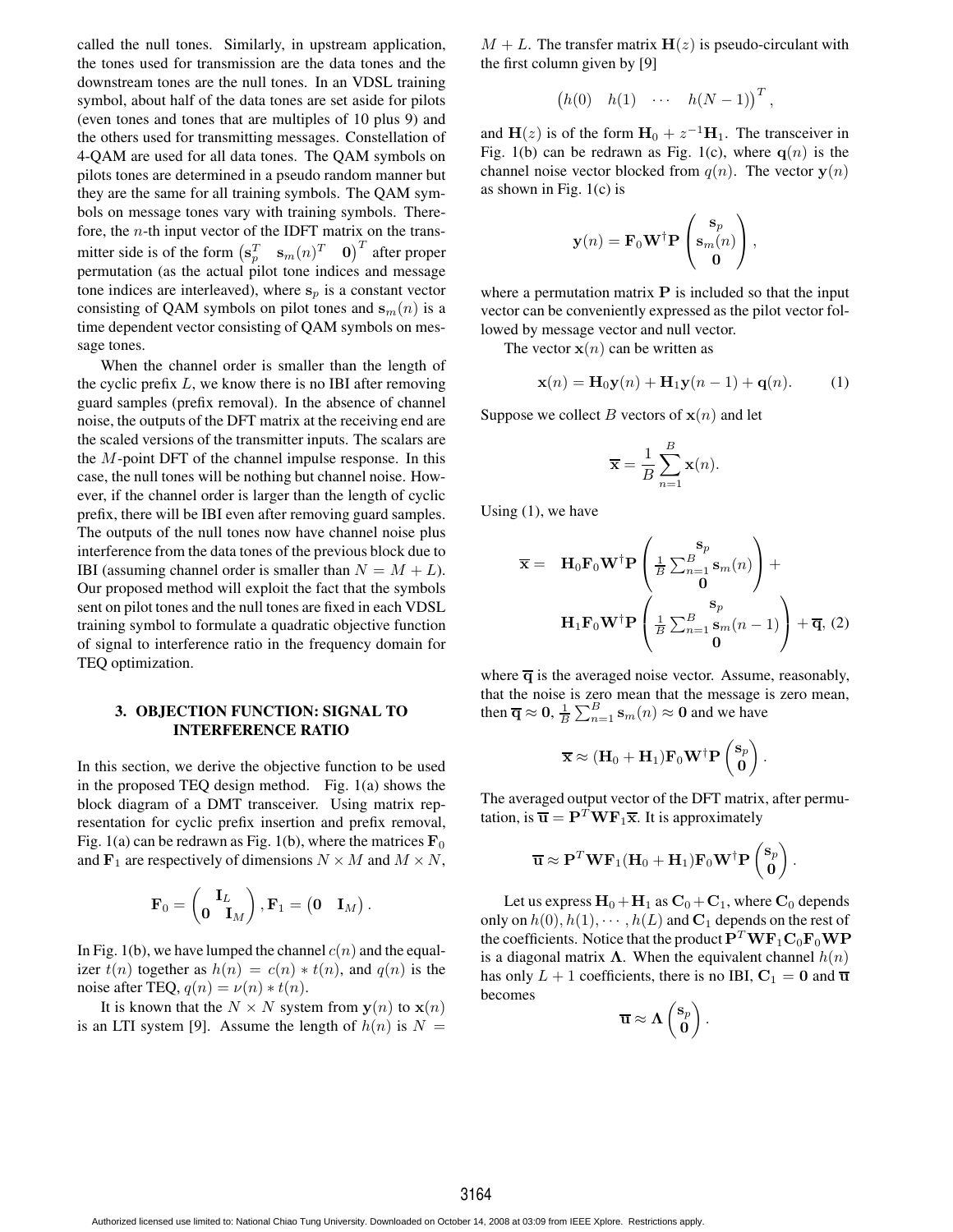

Figure 1: Equivalent block diagrams of the DMT transceiver.

The output of the null tones and message tones are approximately zero. If the equivalent channel has more than  $L + 1$ coefficients and there is IBI, then

$$
\overline{\mathbf{u}} \approx \mathbf{\Lambda} \begin{pmatrix} \mathbf{s}_p \\ \mathbf{0} \end{pmatrix} + \mathbf{C}_1' \begin{pmatrix} \mathbf{s}_p \\ \mathbf{0} \end{pmatrix},
$$

where  $C'_1 = P^T \mathbf{W} \mathbf{F}_1 \mathbf{C}_1 \mathbf{F}_0 \mathbf{W}^{\dagger} \mathbf{P}$ . Let us partition  $\overline{\mathbf{u}}$  as  $\left(\overline{\mathbf{u}}_p^T \quad \overline{\mathbf{u}}_m^T \quad \overline{\mathbf{u}}_n^T\right)^T$ , where  $\overline{\mathbf{u}}_p$ ,  $\overline{\mathbf{u}}_m$ , and  $\overline{\mathbf{u}}_n$  correspond to outputs of pilot tones, message tones and null tones, respectively. We see that the average outputs  $\overline{\mathbf{u}}_m$ , and  $\overline{\mathbf{u}}_n$  on the message tones and null tones contain mostly interference from the pilot tones due to IBI. Note that, disregard intereference, the *i*-th average pilot output  $\overline{\mathbf{u}}_{p,i} \approx H_{p,i} \mathbf{s}_{p,i}$ , where  $H_{p,i}$  denotes the subchannel gain corresponding to the *i*-th pilot tone. As the symbols on pilot tones are 4-QAM, we have  $\overline{\mathbf{u}}_p^{\dagger} \overline{\mathbf{u}}_p \approx \sum_i |H_{p,i}|^2$  (assuming  $|\mathbf{s}_{p,i}| = 1$ ). Therefore, the term  $\overline{\mathbf{u}}_p^{\dagger} \overline{\mathbf{u}}_p$  represents the signal power in the bands used for transmission. Although only the pilot tones are included in  $\overline{\mathbf{u}}_p^{\dagger} \overline{\mathbf{u}}_p$ , rather than all the tones used, it is a good measure. We propose the following objective function of SIR, which is the pilot tone energy over interference in the null tones and message tones,

$$
\phi = \frac{\overline{\mathbf{u}}_p^{\dagger} \overline{\mathbf{u}}_p}{\overline{\mathbf{u}}_m^{\dagger} \overline{\mathbf{u}}_m + \overline{\mathbf{u}}_n^{\dagger} \overline{\mathbf{u}}_n}.
$$
 (3)

Although  $\overline{\mathbf{u}}_p^{\dagger} \overline{\mathbf{u}}_p$  contains pilot energy as well as terms due interference, we still use it to reflect pilot energy as interference is usually much smaller by comparison. This is because the pilots are densely distributed–all the even tones are pilot tones. In the next section, we will optimize the TEQ coefficients to maximize  $\phi$ .

## **4. OPTIMAL TEQ DESIGN**

In what follows, we will see that the numerator and denominator of the objective function in (3) can be formulated as quadratic terms of the TEQ coefficients and the problem can be solved elegantly by computing an eigen vector of an appropriately defined positive definite matrix. Suppose the TEQ has order  $T$ . The output of the TEQ can be written as  $x(n) = \sum_{\ell=0}^{T} t(\ell)r(n-\ell)$ . The input vector **x**(*n*) of the matrix  $\mathbf{F}_1$  at the receiver can be written in terms of TEQ coefficients as

$$
\mathbf{x}(n) = \mathbf{R}_n \mathbf{t},\tag{4}
$$

where  $\mathbf{R}_n$  is an  $N \times (T+1)$  Toeplitz matrix with  $[\mathbf{R}_n]_{mi} =$  $r(nN + m - i)$ , for  $0 \le m < N$ ,  $0 \le i \le T$ , and **t** is a column vector,  $\mathbf{t} = (t(0) \quad t(1) \quad \cdots \quad t(T))^{T}$ . The averaged vector in (1) is thus,

$$
\overline{\mathbf{x}} = \overline{\mathbf{R}}\mathbf{t}
$$
, where  $\overline{\mathbf{R}} = \frac{1}{B} \sum_{n=1}^{B} \mathbf{R}_n$ .

Therefore the averaged output vector  $\overline{u}$  is given by  $\overline{u}$  =  $P^T \mathbf{W} \mathbf{F}_1 \overline{\mathbf{R}}$  **Rt**. We partition the matrix  $P^T \mathbf{W} \mathbf{F}_1 \overline{\mathbf{R}}$  to obtain

$$
\begin{pmatrix} \overline{\mathbf{u}}_p \\ \overline{\mathbf{u}}_m \\ \overline{\mathbf{u}}_n \end{pmatrix} = \begin{pmatrix} \mathbf{A}_p \\ \mathbf{A}_m \\ \mathbf{A}_n \end{pmatrix} \mathbf{t}.
$$

The objective function given in (3) become

$$
\phi=\frac{{\mathbf{t}}^\dagger{\mathbf{A}}_p^\dagger{\mathbf{A}}_p{\mathbf{t}}}{\mathbf{t}}^\dagger({\mathbf{A}}_m^\dagger{\mathbf{A}}_m+{\mathbf{A}}_n^\dagger{\mathbf{A}}_n){\mathbf{t}}}.
$$

Now the objective function is written as quadratic forms of the TEQ coefficients. To avoid trivial solutions, we constrain the TEQ to have unit energy, i.e.,  $\mathbf{t}^{\dagger} \mathbf{t} = 1$ .

**Optimal solution.** We now find the optimal **t** that maximizes  $\phi$ . As  $\mathbf{A}_m^{\dagger} \mathbf{A}_m + \mathbf{A}_n^{\dagger} \mathbf{A}_n$  is positive definite, we can write it as

$$
\mathbf{A}_m^{\dagger} \mathbf{A}_m + \mathbf{A}_n^{\dagger} \mathbf{A}_n = \mathbf{B}^{-\dagger} \mathbf{B}^{-1}.
$$

Then  $\phi$  can be written as the ratio  $\phi = \frac{\mathbf{t}^\top \mathbf{A}_p^\top \mathbf{A}_p \mathbf{t}}{\mathbf{t}^\top \mathbf{B}^{-\top} \mathbf{B}^{-1} \mathbf{t}}$ . Let  $\mathbf{v} = \mathbf{B}^{-1}\mathbf{t}$ , then  $\mathbf{t} = \mathbf{B}\mathbf{v}$  and

$$
\phi = \frac{\mathbf{v}^\dagger \mathbf{B}^\dagger \mathbf{A}_p^\dagger \mathbf{A}_p \mathbf{B} \mathbf{v}}{\mathbf{v}^\dagger \mathbf{v}}.
$$